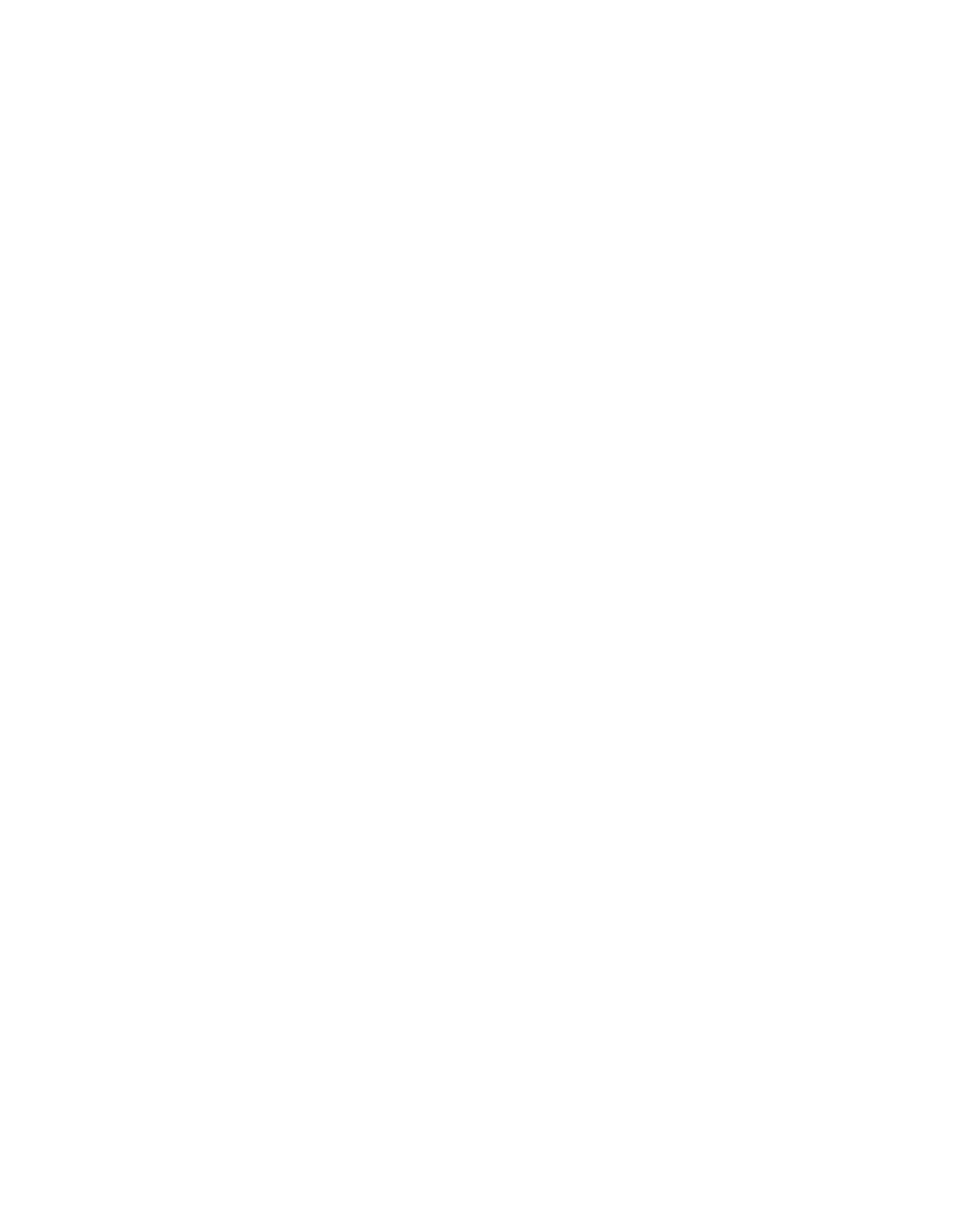#### **I. TOPIC DESCRIPTION**

Technical items in Torrey Pines Road are being evaluated for a proposed improvement project between Prospect Place and La Jolla Shores Drive. Within the project area medians are intended to be designed and constructed to provide for safe left turns for residents and as a lane for emergency vehicles. This technical memo will look at methods for a safe median.

Median areas are located in the center of Torrey Pines Road throughout the project area.

#### **I. DISCUSSIONS OF FINDINGS**

The proposed improvements will maintain or create a 10-foot corridor between west-bound and eastbound traffic. The median corridor will be available for emergency vehicles and left-turns into adjacent streets and driveways.

#### **II.1. Median Alternatives**

Various commonly used types of medians in California considered are:

- Striping double yellow lines or single yellow line with a broken stripe
- Striping with speed grooves
- Stamped concrete Cobble stone appearance
- Grasscrete (with and without a rolled curb)
- Raised medians
- Depressed medians

At the present time the median area is paved with asphaltic concrete and is striped with yellow lines from Prospect Place (Station 10+00) to Roseland Drive (Station 45+00). Beginning at Roseland Drive, there are raised medians as shown in the photo below that continue east to the end of the project. the raised medians should be left or replaced to assure that vehicles from La Jolla Shores Drive don't try to cross traffic to make an illegal left turn. The beginning of the raised median to the west is shown in Picture 2721 below.



Picture 2721 - Raised Median at Roseland Drive

The recommended median type(s) must provide a suitable level of safety for its intended use. Maintenance is also an important consideration. Raised medians are not safe when the intended use is emergency vehicles, which would have a difficult time crossing over them. Depressed medians may create a safety issue if drivers inadvertently wander into the depressed medianand lose control causing

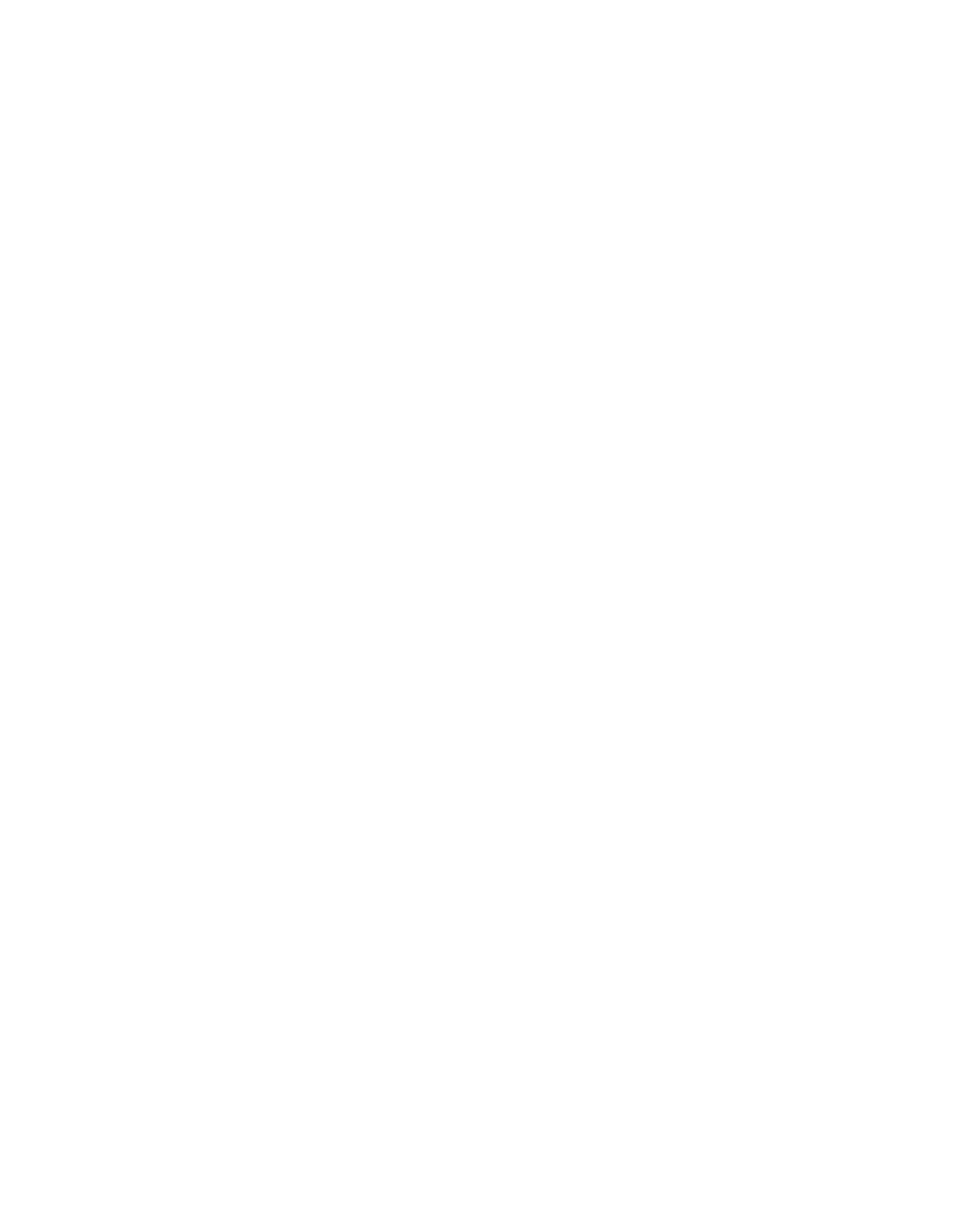an accident. Grasscrete requires some maintenance and watering, which would be difficult and costly in the project area. Therefore these three alternatives are not considered further.

The three remaining alternatives are: double yellow striping, double yellow striping with grooved pavement (or similar effect), and stamped concrete in a cobblestone appearance.

#### **II.2. Yellow Striping**

Currently the pavement median is marked with yellow striping as shown in the Pictures 2361, 3965 and 3966 below. Yellow striping is required to alert motorists of the alignment of the traveled lanes.



Picture 2361- Two Double Yellow Lines Define the Median

There are solid double yellow lines where there are no houses and no turns are permitted. There is single yellow line and a broken yellow line that defines the median area where turns are permitted for access to driveways. Each of these striping patterns are shown below in the project area.



Picture 3965 - Solid Yellow and Broken Yellow Stripes on Each Side of Median



Picture 3966 - Double Solid Yellow Strips on Each Side of Median

Left turn pockets are marked out in several locations for left hand turns onto side streets as shown in picture 2356 below.

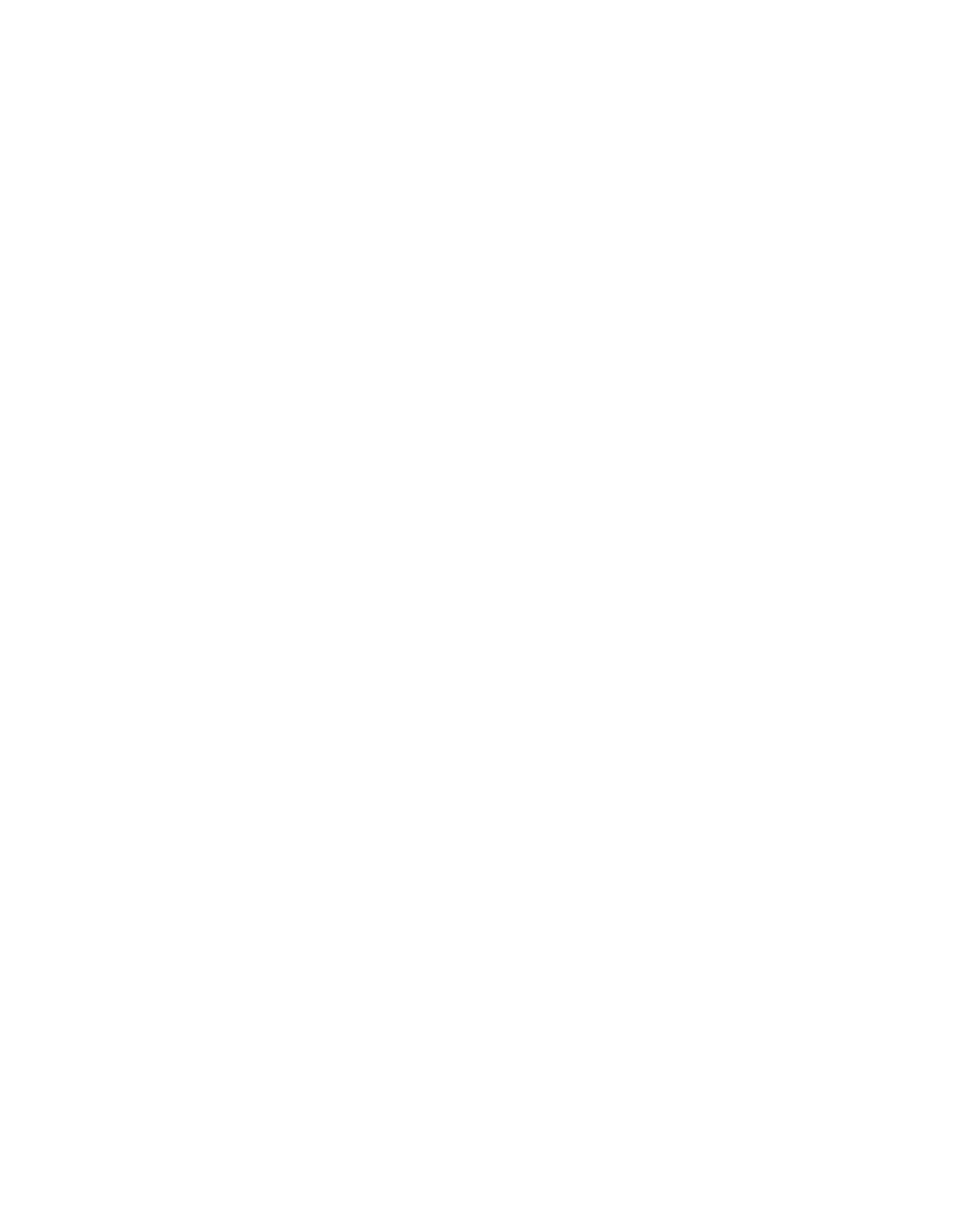

Picture 2356 - Left-Turn Pocket in the Median

Defining the median with striping could be used in the proposed improvement project. It is one of the most common methods and motorists are accustomed to it. It is also the least expensive.

#### **II.3. Grooved (Rumble Strips) Pavement**

In order to provide a possible traffic calming effect, provide a more distinct and safer median; grooves could be placed in the pavement as done along edges of highways to warn drivers when they are out of the travelled way. There are many types of groove patterns, including longitudinal, and transverse, and diamond. This is an added precautionary measure since grooves do not eliminate striping of the highway. Regulations require yellow stripes on each side of the median area. Studies performed have shown throughout the U.S. that grooved pavement has reduced accidents and injuries on rural highways by as much as 20%.

If installed correctly many highway departments find low maintenance cost with grooved pavement. Grooves are relatively easy and cost effective to create. The cost to groove pavement is approximately \$3 per square yard.



*Diamond Grooved Pavement*

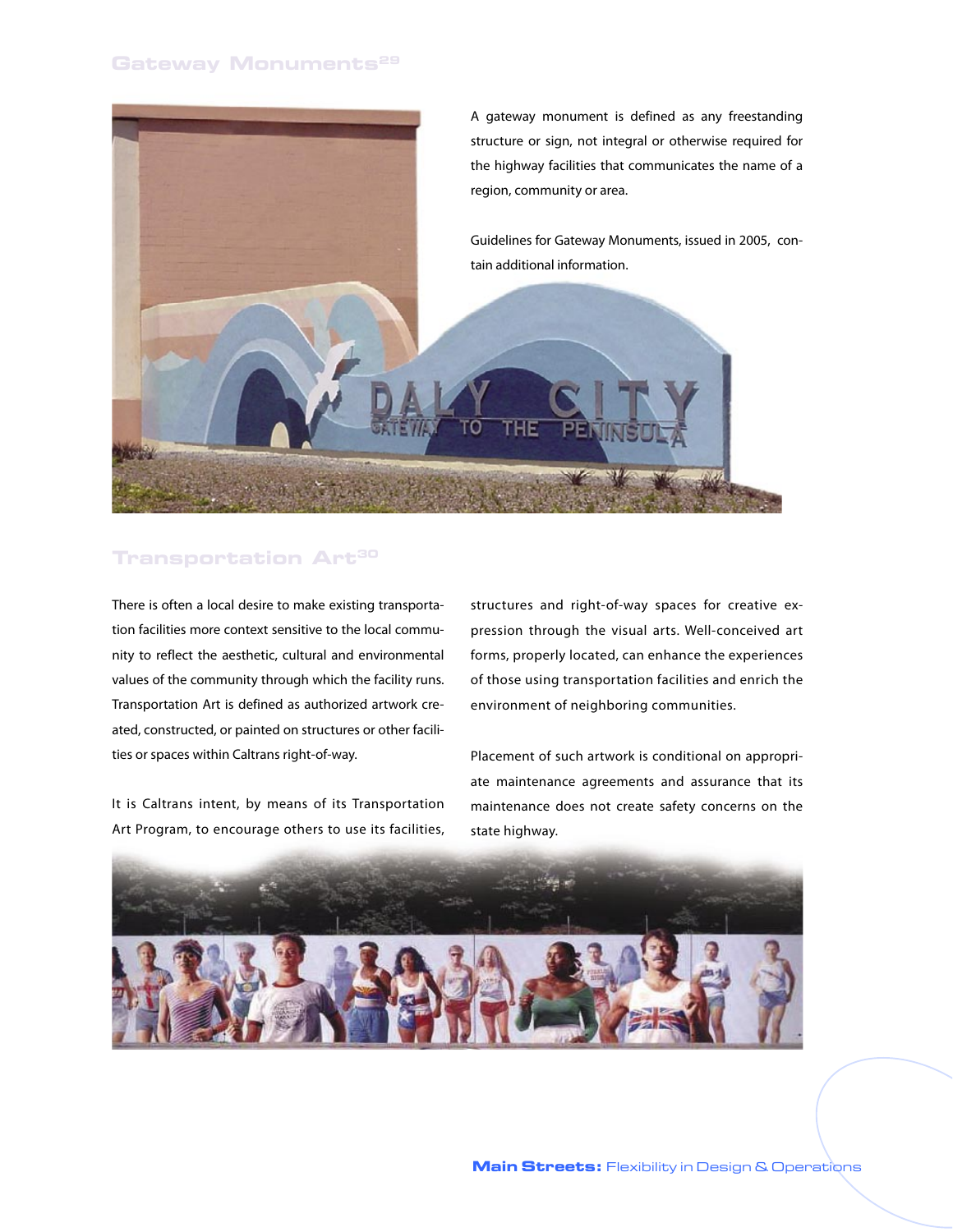

*Grooved Pavement on freeway (also note decorative strip at edge of shoulder)*



*A Special Effect Material*

#### **II.4. Stamped Concrete**

Caltrans states that "Patterned (or stamped) concrete is standard concrete pavement that is colored and/or stained and imprinted with a pattern prior to curing. Best uses for patterned concrete pavement are in urban and suburban areas at high visibility locations including road edges, median strips and slope paving. Concrete is a good choice when longevity, visual quality and context adaptability outweigh initial cost considerations."

Stamped concrete could be used, which would provide a very distinctive median. Emergency vehicles could easily go over such a surface if designed correctly. It may also provide a traffic calming effect. There is a wide variety of colors and patterns available for use. Left-turn pockets would not have the stamped concrete, just normal pavement with appropriate arrows and other markings. Regulations would require double yellow stripes on each side of the median area.

Maintenance is required. Stamped concrete should be cleaned and resealed every few years, so maintenance costs would be higher than with other alternatives. Repairs can be difficult to match to original color and pattern.

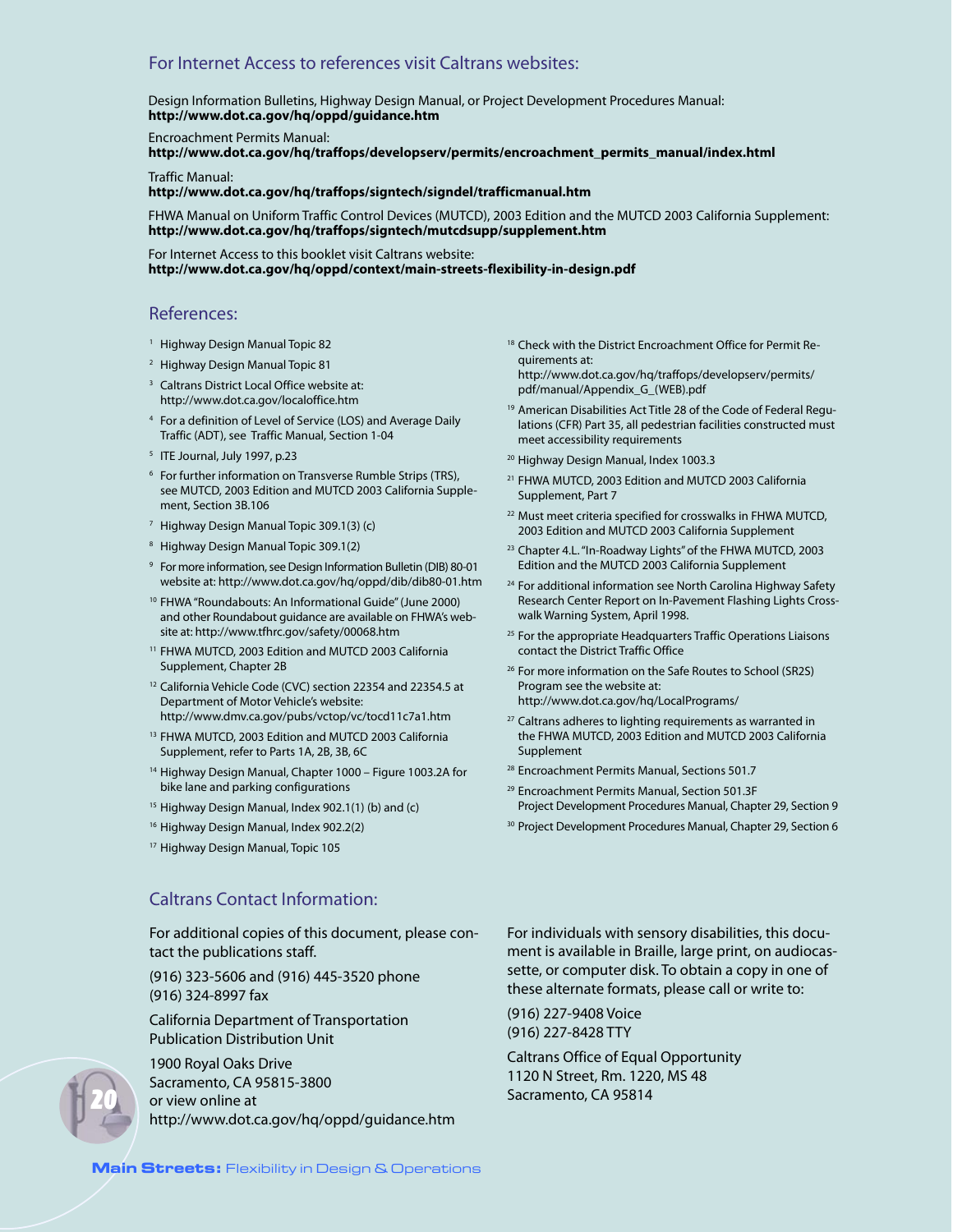The stamped concrete shown in picture 7 above also acts as a second rumble strip. This may be a more cost effective alternative to stamping the entire median however it does not compare to the lower cost of grooved pavement.

The cost of stamped concrete is estimated to be from \$50 to \$100 per square foot.

#### **III.Evaluation and Recommendations**

Improvements in Torrey Pines Road involve selecting a safe and effective median for residents and emergency vehicles. Following is a summary of the median

| Median<br><b>Type</b>                     | <b>Additional Cost</b><br>to Striping                                                | Advantages                                                                                                                                                                                     | <b>Disadvantages</b>                                                              |
|-------------------------------------------|--------------------------------------------------------------------------------------|------------------------------------------------------------------------------------------------------------------------------------------------------------------------------------------------|-----------------------------------------------------------------------------------|
| Yellow<br><b>Striping</b>                 | No additional<br>Cost                                                                | Easily visible in good weather<br>familiar to motorists                                                                                                                                        | Sometimes difficult to see in poor<br>weather (rain, fog, etc.)                   |
| Grooved<br>(rumble)<br>strip)<br>Pavement | \$1 per foot                                                                         | Provides alert to drivers who are<br>not alert to their passing into the<br>median.<br>Can be placed on the edge of the<br>median so emergency vehicles do<br>not continuously travel over it. | Must be installed properly                                                        |
| Stamped<br>concrete                       | \$50-\$100<br>/square foot<br>Stamped strip<br>$cost = $50-$<br>\$100/linear<br>foot | Can be highly attractive when<br>decoration is selected properly.                                                                                                                              | Costly.<br>Higher maintenance<br>Difficult to repair to match<br>pattern or color |

Yellow stripes along both edges of the median are a basic requirement. The addition of grooves is a relatively beneficial and inexpensive addition. Stamped concrete is much more expensive, but provides a special look and may have a traffic calming effect.

It is recommended to include stamped concrete in the median area if monies are available. Otherwise it is recommended to groove the median area on the edges, and stamped concrete can be kept as an option for the future.

#### **IV. Appendices**

- 1. Caltrans Main Streets: Flexibility in Design & Operations, January 2005
- 2. A Comparison of Transverse Tined and Longitudinal Diamond Ground Pavement Texturing for Newly Constructed Concrete Pavement by Pennsylvania Transportation Institute Penn State University
- 3. Design Of Medians For Principal Arterials by Center For Transportation Research the University of Texas at Austin